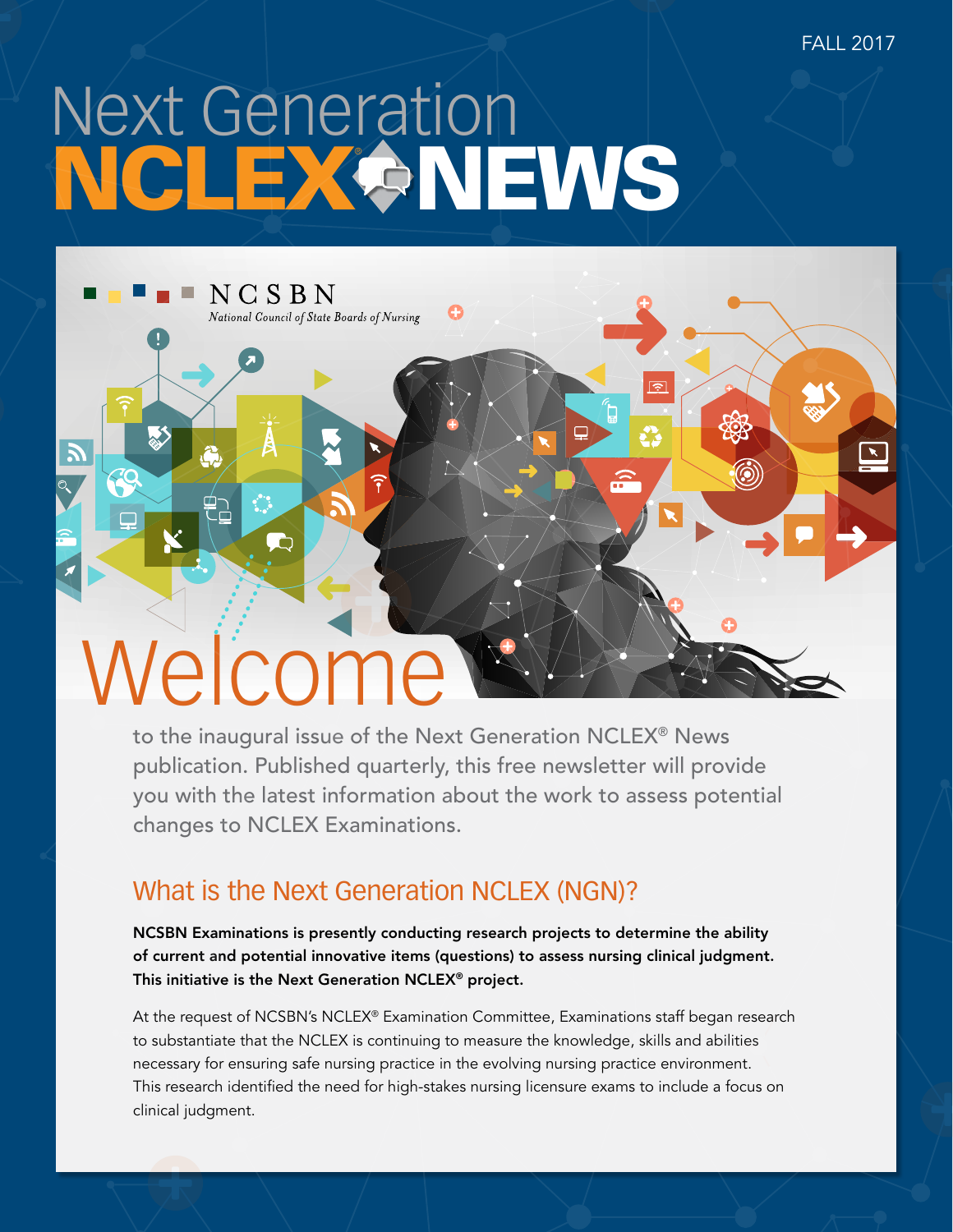

*The findings from the 2013-2014 NCSBN Practice Analysis also confirmed the importance of sound clinical judgment skills to a significant number of tasks performed by entry-level nurses.*

Nurses are responsible for a significant proportion of the judgments and decisions made in health care and we know that newly licensed nurses are required to make increasingly more complex decisions about patients. Adverse events that inpatients endure may be preventable if decisions are based on good clinical judgment. The research findings were corroborated by the inclusion of critical thinking and decision-making skills as an essential component of entry-level nursing education. The findings from the 2013-2014 NCSBN Practice Analysis also confirmed the importance of sound clinical judgment skills to a significant number of tasks performed by entry-level nurses.

Based on these initial findings, additional research was conducted and allowed for the development of a [comprehensive clinical judgment measurement model](http://www.jattjournal.com/index.php/atp/article/view/89187/67797). NCSBN research, [literature reviews](https://www.ncsbn.org/Clinical_Judgment_Lit_Review_Executive_Summary.pdf) and pilot studies identified the following important elements of nursing clinical judgment:

> Cue recognition Hypotheses generation Hypotheses evaluation Taking actions Evaluating outcome

Next Generation **NCLEX INEWS** 

FALL 2017 · 2